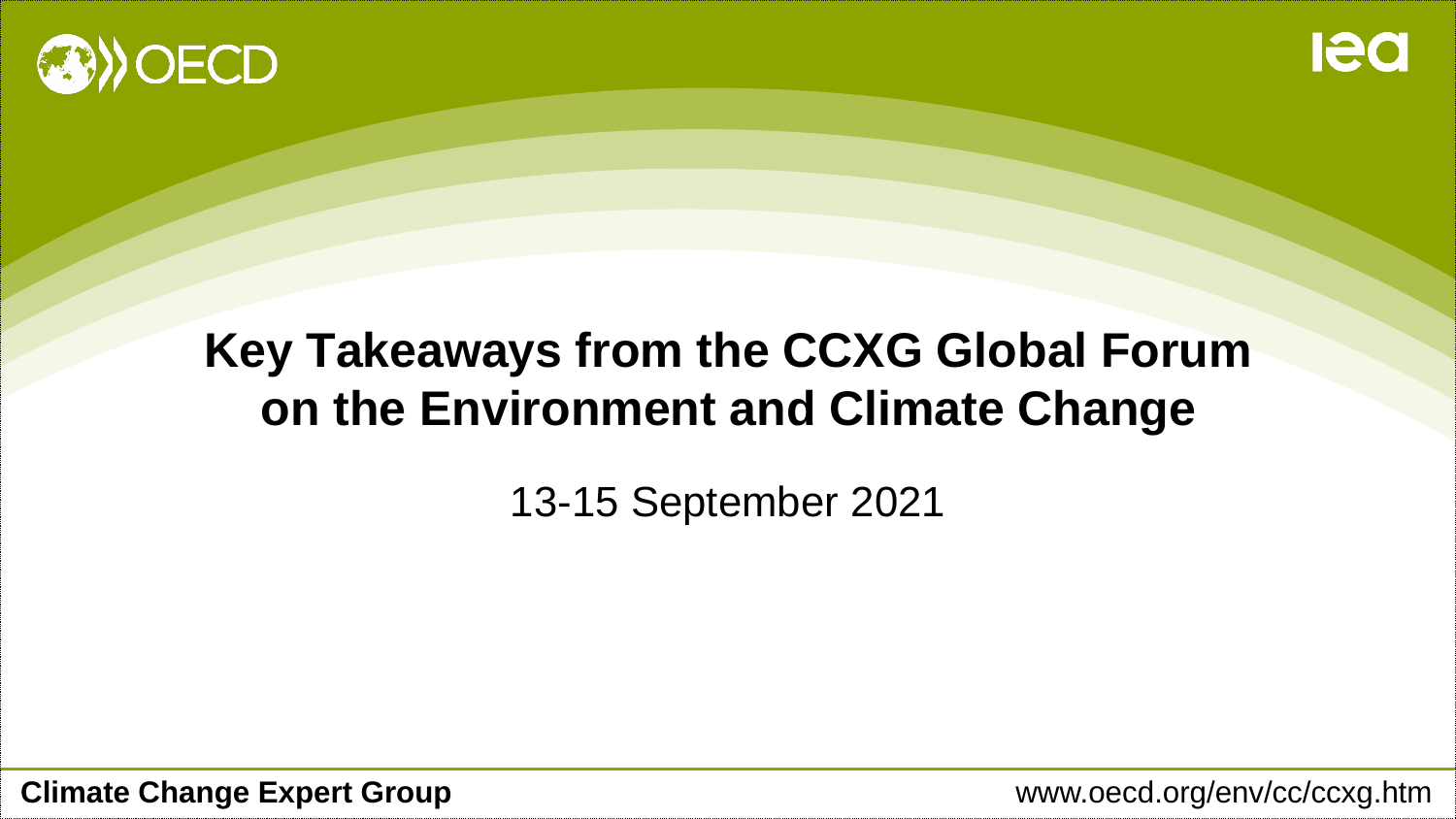#### **Understanding current and planned provisions of reporting and review under Articles 6 and 13 of the Paris Agreement (Part 1 - Reporting)**

- There is general consistency in A13 and draft A6 reporting provisions.
- However, further clarity in some provisions of draft A6 reporting guidance would help practitioners implement them, once agreed.
	- There is an opportunity to clarify some details of these draft texts at COP, as well as subsequently (e.g. SBSTA).
	- It is not possible to resolve everything by/at COP. How to balance opening a can of worms vs kicking the can down the road?
	- Different views on which parts of text could usefully be revised (e.g. content, timing and frequency of initial report, ability to bank ITMOs).







**<sup>2</sup>** Climate Change Expert Group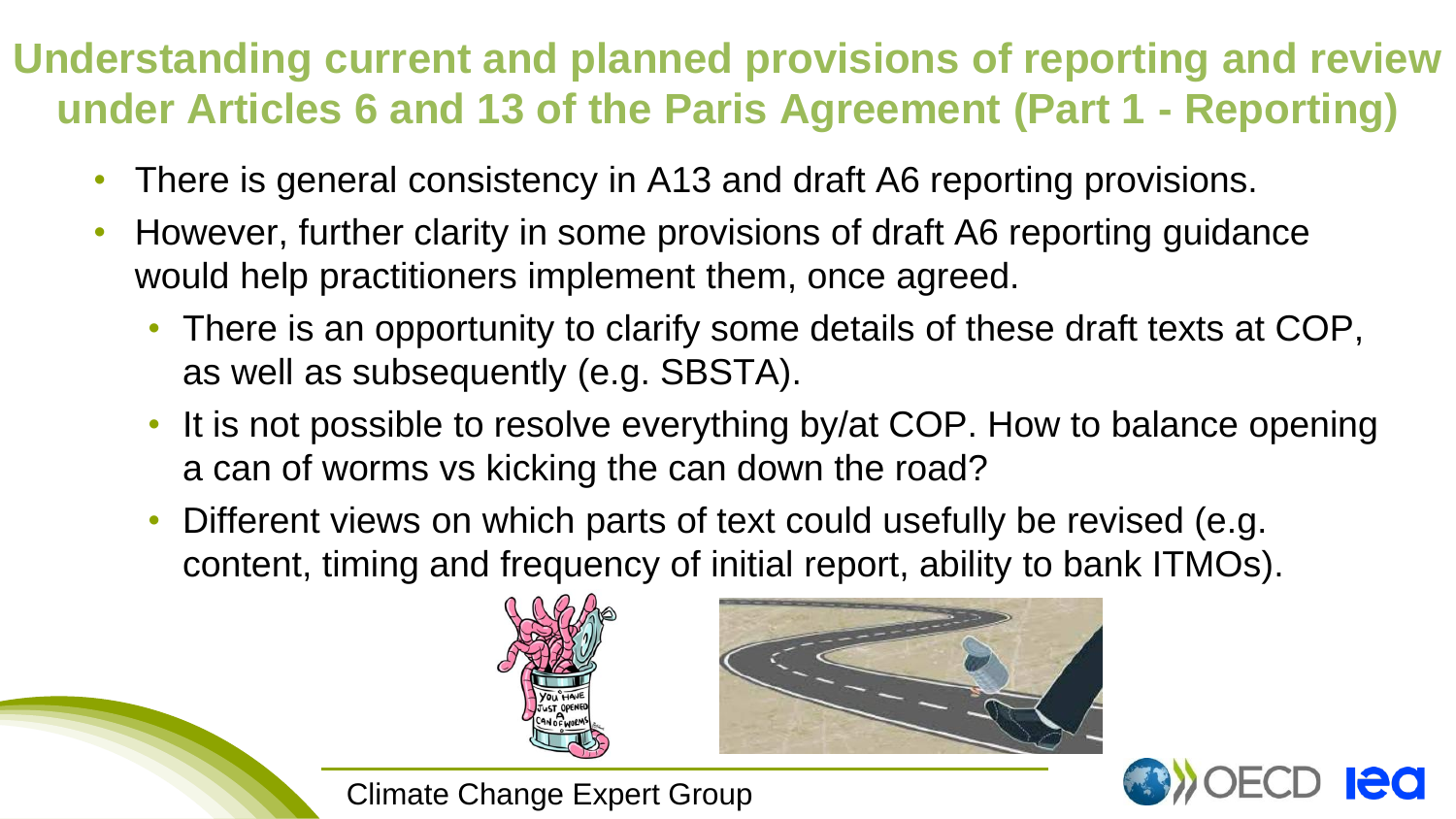#### **Understanding current and planned provisions of reporting and review under Articles 6 and 13 of the Paris Agreement (Part 2 – Review)**

- Several areas need to be clarified:
	- Objective, scope, mandate and frequency of A6 review;
	- Sequencing and interplay of A6 and A13 reviews.
- However, clarifying the scope of review can only be done after there is clarity on what needs to be reported under Article 6.2.
- Need for A6 and A13 experts to work together to ensure systems are efficient and overlap between A6 and A13 reviews is minimised.
	- This can also help to improve efficiency, by streamlining resource requirements;
	- Capacity challenges may be significant, both at national and international level.

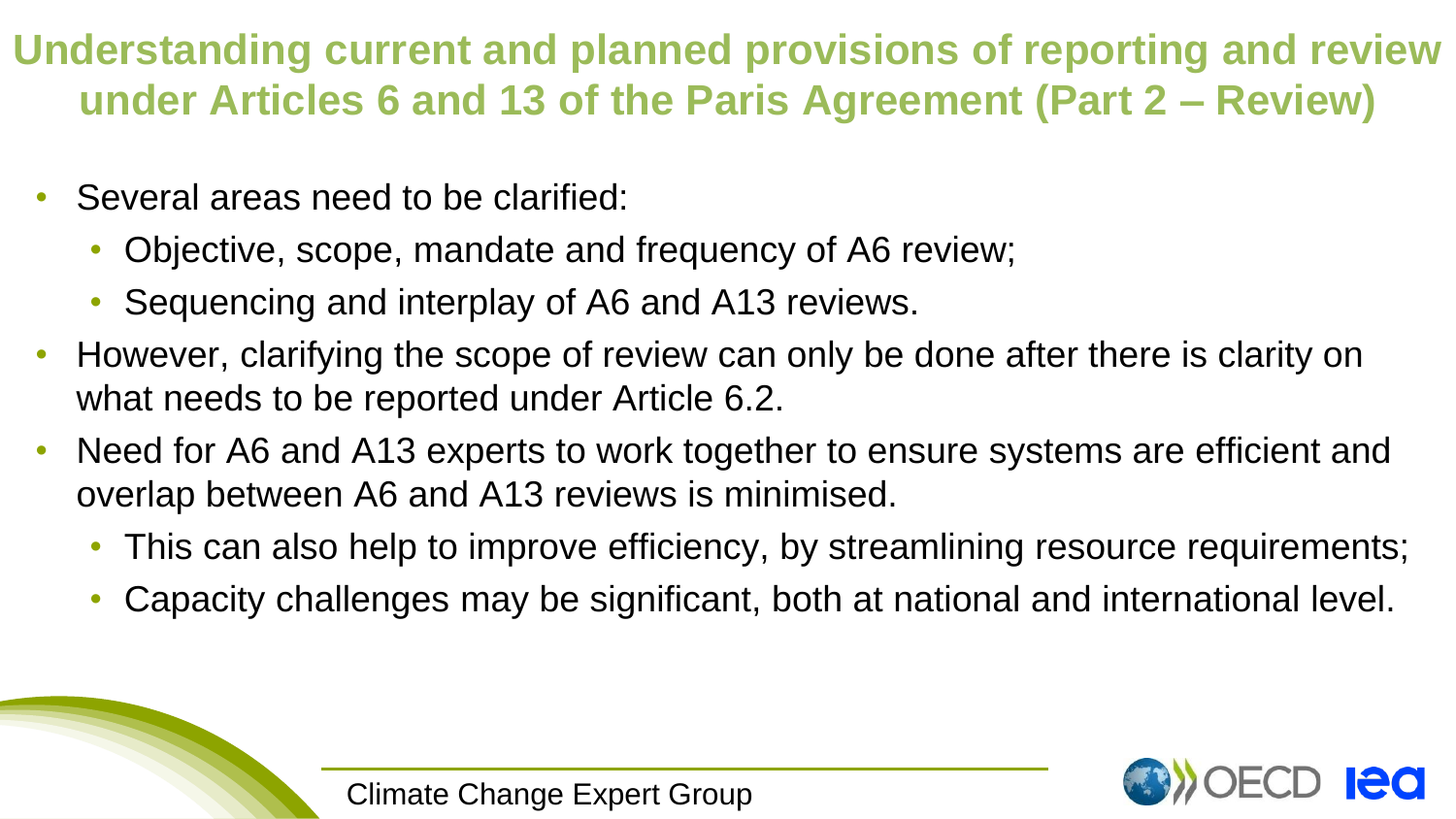# **Understanding countries' net-zero emissions targets**

- Countries are adopting diverse approaches to their net-zero targets and many details are often unclear. However, the devil is in the details as different approaches could have different outcomes for the global temperature goal.
- Nesting different types of policies (national/sectoral; short/long-term), aligning investment plans and implementation roadmaps; and drawing a link between company and country net-zero targets can help to support implementation.
- Inclusive processes and governance mechanisms are key for developing a netzero target that is implementable and has buy-in. Regular, transparent review processes can help to keep on track to net-zero.

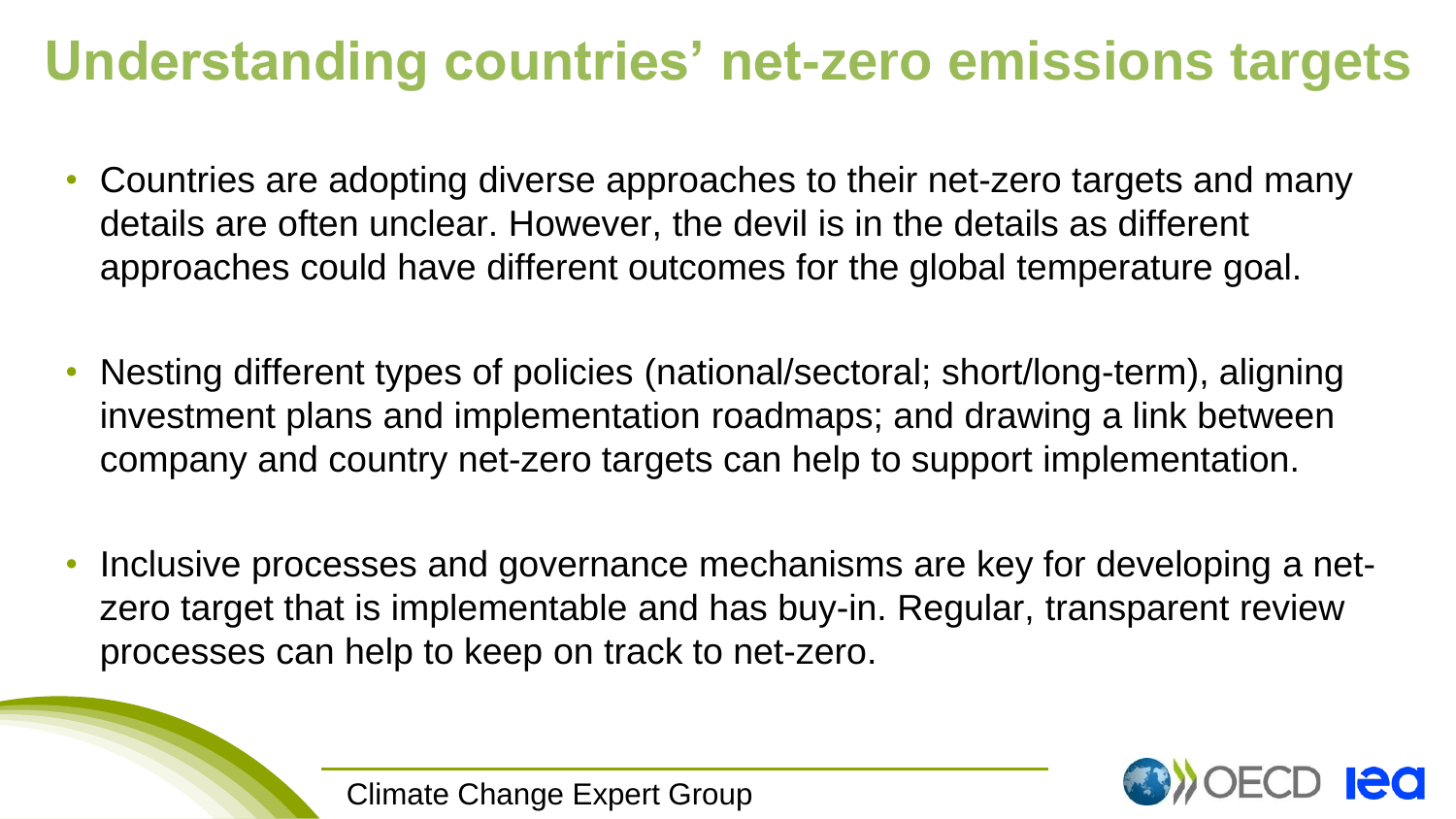### **Exploring the role of international carbon markets in achieving countries' net-zero targets**

- Little detail is currently available on the expected role of international carbon markets in countries' netzero targets. Some countries are waiting for agreed rules on Article 6 to define their strategies.
- International carbon markets (Article 6) could help countries achieve their net-zero targets with greater economic efficiency, while providing other sustainable development benefits, and complementing domestic emission reductions.
	- There are opportunities and risks on both the supply and demand side: caution is needed when defining caps as current NDCs are not sufficiently ambitious to meet Paris Agreement temperature goals; there are also divergent views on potential role of sequestration from land-use
	- Environmental integrity can be significantly impacted by specific technical details: some of these will be addressed at COP26 in Article 6 negotiations, others could be addressed via the interplay of international and voluntary carbon markets.
- Ambitious mitigation scenarios do not lead to large volumes of low-cost offsets. International carbon markets could shift the focus towards "high-hanging fruit" mitigation opportunities.



**<sup>5</sup>** Climate Change Expert Group